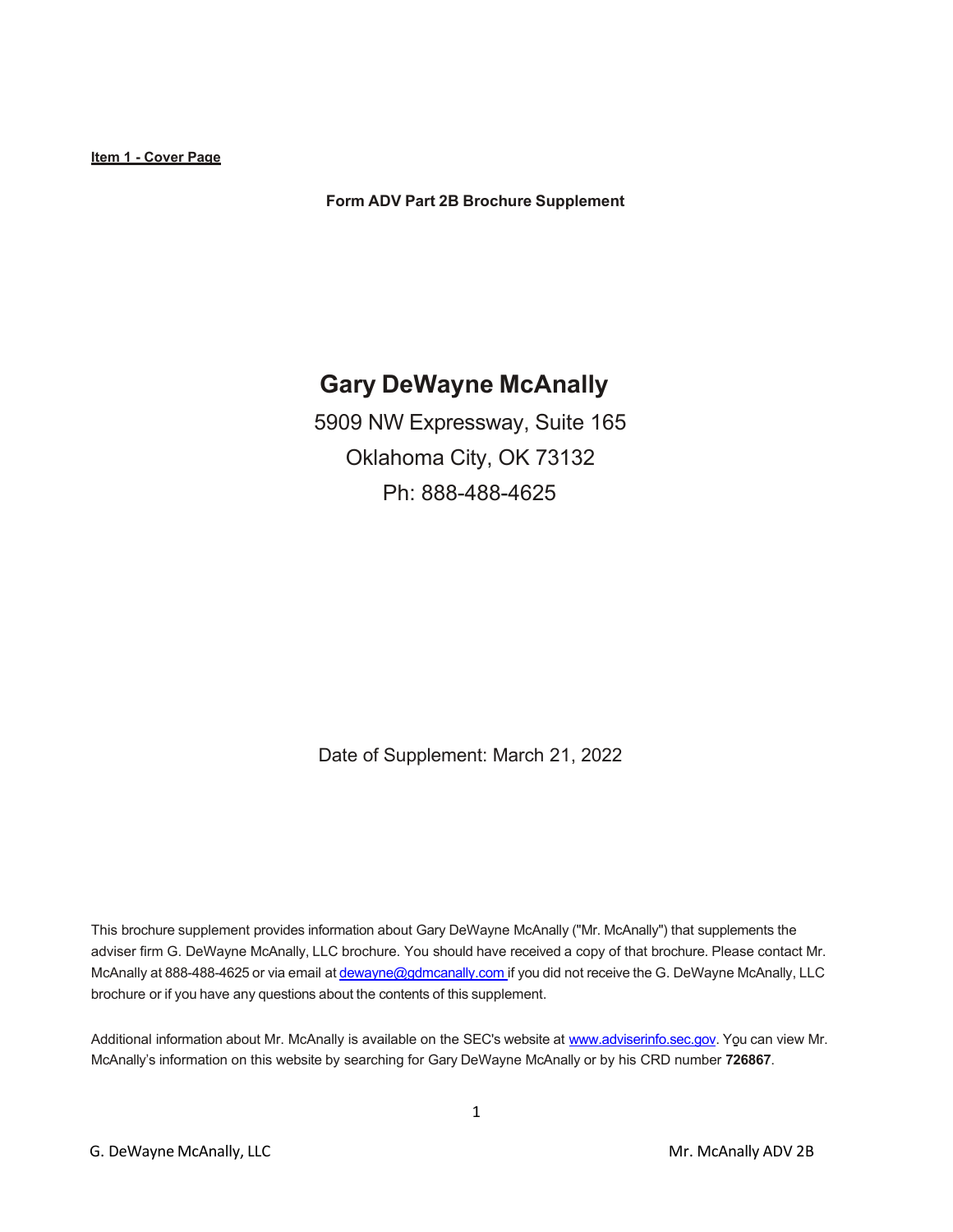# **Item 2 - Educational Background and Business Experience**

## **Gary DeWayne McAnally,** Born 1950

## *Educational Background:*

- Graduated from Bethany High School 1968
- Graduated from Southern Nazarene University 1972
- Received Certified Financial Planner Designation 1982

## *Business Experience:*

- Gary DeWayne McAnally, G. DeWayne McAnally, LLC Registered Investment Advisor September 1989 Present
- Gary DeWayne McAnally, Investment Advisory Representative, Anderson & Strudwick from July 2010 August 2011; Jesup & Lamont Securities Corp. from November 2008 to July 2010
- Gary DeWayne McAnally, Registered Representative; Myers Associates, L.P. August 2011 January 2012; Anderson & Strudwick, Inc. July 2010 – August 2011; Jesup & Lamont Securities Corp.November 2008 – July 2010; Empire Financial Group, Inc. from July 2001 – November 2008.
- Gary DeWayne McAnally DBA The Advisory Group, insurance sales (since 1978)
- Registered Representative,1981-2012

## *Professional Designations:*

Mr. McAnally was granted the designation of Certified Financial Planner (CFP) by The College of Financial Planning in May of 1982. To achieve the designation of CFP, Mr. McAnally had to satisfactorily fulfill the following requirements:

- Education Complete an advanced college-level course of study addressing the financial planning subject areas that the College of Financial Planning determined necessary for the competent and professional delivery of financial planning services, and attain a Bachelor's Degree from a regionally accredited United States college or university (or its equivalent from a foreign university). The financial planning subject areas included insurance planning and risk management, employee benefits planning, investment planning, income tax planning, retirement planning, and estate planning.
- Examination Passing 5 comprehensive Certification Examinations.
- Experience Complete at least three years of full-time financial planning-related experience.

## **Item 3 - Disciplinary Information**

Mr. McAnally has no legal or disciplinary events to report.

# **Item 4 - Other Business Activities**

## Investment Adviser Representative

In his capacity as an investment adviser representative of the firm G. DeWayne McAnally, LLC, Mr. McAnally may receive a portion of the advisory fee charged to the client for the advisory services of the firm G. DeWayne McAnally, LLC. Mr. McAnally does not earn commissions in fee-based accounts. Clients using any advisory services through G. DeWayne McAnally, LLC will receive the G. DeWayne McAnally, LLC Disclosure Brochure (Form ADV Part 2A or equivalent).

Clients are never obligated or required to establish accounts through the firm G. DeWayne McAnally, LLC. However, if a client chooses not to accept Mr. McAnally's advice or decides not to establish an account through the firm G. DeWayne McAnally, LLC, Mr. McAnally may not be able to provide management and advisory services to the client.